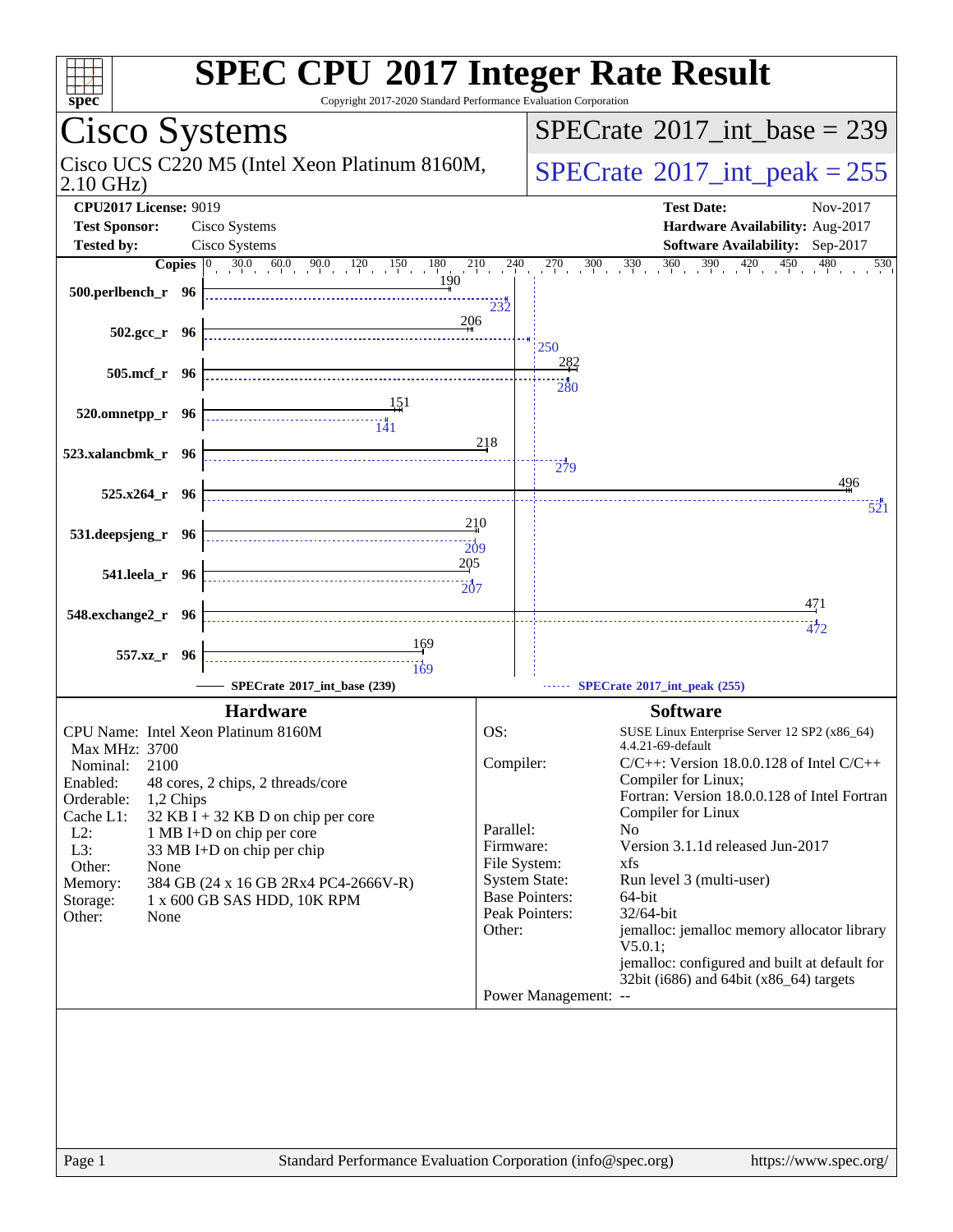

Copyright 2017-2020 Standard Performance Evaluation Corporation

### Cisco Systems

2.10 GHz) Cisco UCS C220 M5 (Intel Xeon Platinum 8160M,  $\big|$  [SPECrate](http://www.spec.org/auto/cpu2017/Docs/result-fields.html#SPECrate2017intpeak)®[2017\\_int\\_peak = 2](http://www.spec.org/auto/cpu2017/Docs/result-fields.html#SPECrate2017intpeak)55

 $SPECTate@2017_int\_base = 239$ 

**[CPU2017 License:](http://www.spec.org/auto/cpu2017/Docs/result-fields.html#CPU2017License)** 9019 **[Test Date:](http://www.spec.org/auto/cpu2017/Docs/result-fields.html#TestDate)** Nov-2017 **[Test Sponsor:](http://www.spec.org/auto/cpu2017/Docs/result-fields.html#TestSponsor)** Cisco Systems **[Hardware Availability:](http://www.spec.org/auto/cpu2017/Docs/result-fields.html#HardwareAvailability)** Aug-2017 **[Tested by:](http://www.spec.org/auto/cpu2017/Docs/result-fields.html#Testedby)** Cisco Systems **[Software Availability:](http://www.spec.org/auto/cpu2017/Docs/result-fields.html#SoftwareAvailability)** Sep-2017

#### **[Results Table](http://www.spec.org/auto/cpu2017/Docs/result-fields.html#ResultsTable)**

|                                                   | <b>Base</b>   |                |       |                |       | <b>Peak</b>    |       |               |                |              |                |              |                |              |
|---------------------------------------------------|---------------|----------------|-------|----------------|-------|----------------|-------|---------------|----------------|--------------|----------------|--------------|----------------|--------------|
| <b>Benchmark</b>                                  | <b>Copies</b> | <b>Seconds</b> | Ratio | <b>Seconds</b> | Ratio | <b>Seconds</b> | Ratio | <b>Copies</b> | <b>Seconds</b> | <b>Ratio</b> | <b>Seconds</b> | <b>Ratio</b> | <b>Seconds</b> | <b>Ratio</b> |
| 500.perlbench_r                                   | 96            | 805            | 190   | 809            | 189   | 804            | 190   | 96            | 654            | 234          | 658            | 232          | 658            | 232          |
| 502.gcc_r                                         | 96            | 668            | 203   | 657            | 207   | 660            | 206   | 96            | 542            | 251          | 545            | 250          | 545            | 249          |
| $505$ .mcf r                                      | 96            | 540            | 287   | 551            | 282   | 552            | 281   | 96            | 554            | 280          | 554            | 280          | 553            | 281          |
| 520.omnetpp_r                                     | 96            | 825            | 153   | 833            | 151   | 855            | 147   | 96            | 896            | 141          | 900            | 140          | 892            | 141          |
| 523.xalancbmk_r                                   | 96            | 463            | 219   | 465            | 218   | 465            | 218   | 96            | 364            | 279          | 364            | 279          | 363            | 279          |
| 525.x264 r                                        | 96            | 340            | 494   | 337            | 498   | 339            | 496   | 96            | 322            | 522          | 323            | 521          | 323            | 520          |
| 531.deepsjeng_r                                   | 96            | 520            | 211   | 524            | 210   | 524            | 210   | 96            | 526            | 209          | 526            | 209          | 526            | 209          |
| 541.leela r                                       | 96            | 776            | 205   | 776            | 205   | 777            | 205   | 96            | 770            | 206          | 768            | 207          | 769            | 207          |
| 548.exchange2_r                                   | 96            | 534            | 471   | 534            | 471   | 534            | 471   | 96            | 534            | 471          | 533            | 472          | 533            | 472          |
| 557.xz r                                          | 96            | 612            | 169   | 612            | 169   | 614            | 169   | 96            | 614            | 169          | 615            | 169          | 614            | <u>169</u>   |
| $SPECrate^{\circledcirc}2017$ int base =          |               |                | 239   |                |       |                |       |               |                |              |                |              |                |              |
| $CDFC_{\text{sub-1}} \otimes 0.017$ intervals $=$ |               |                | 255   |                |       |                |       |               |                |              |                |              |                |              |

**[SPECrate](http://www.spec.org/auto/cpu2017/Docs/result-fields.html#SPECrate2017intpeak)[2017\\_int\\_peak =](http://www.spec.org/auto/cpu2017/Docs/result-fields.html#SPECrate2017intpeak) 255**

Results appear in the [order in which they were run](http://www.spec.org/auto/cpu2017/Docs/result-fields.html#RunOrder). Bold underlined text [indicates a median measurement](http://www.spec.org/auto/cpu2017/Docs/result-fields.html#Median).

#### **[Submit Notes](http://www.spec.org/auto/cpu2017/Docs/result-fields.html#SubmitNotes)**

 The taskset mechanism was used to bind copies to processors. The config file option 'submit' was used to generate taskset commands to bind each copy to a specific processor. For details, please see the config file.

### **[Operating System Notes](http://www.spec.org/auto/cpu2017/Docs/result-fields.html#OperatingSystemNotes)**

Stack size set to unlimited using "ulimit -s unlimited"

#### **[General Notes](http://www.spec.org/auto/cpu2017/Docs/result-fields.html#GeneralNotes)**

Environment variables set by runcpu before the start of the run: LD\_LIBRARY\_PATH = "/home/cpu2017/lib/ia32:/home/cpu2017/lib/intel64:/home/cpu2017/je5.0.1-32:/home/cpu2017/je5.0.1-64"

 Binaries compiled on a system with 1x Intel Core i7-4790 CPU + 32GB RAM memory using Redhat Enterprise Linux 7.4 Transparent Huge Pages enabled by default Prior to runcpu invocation Filesystem page cache synced and cleared with: sync; echo 3> /proc/sys/vm/drop\_caches jemalloc, a general purpose malloc implementation built with the RedHat Enterprise 7.4, and the system compiler gcc 4.8.5 sources available from jemalloc.net or <https://github.com/jemalloc/jemalloc/releases>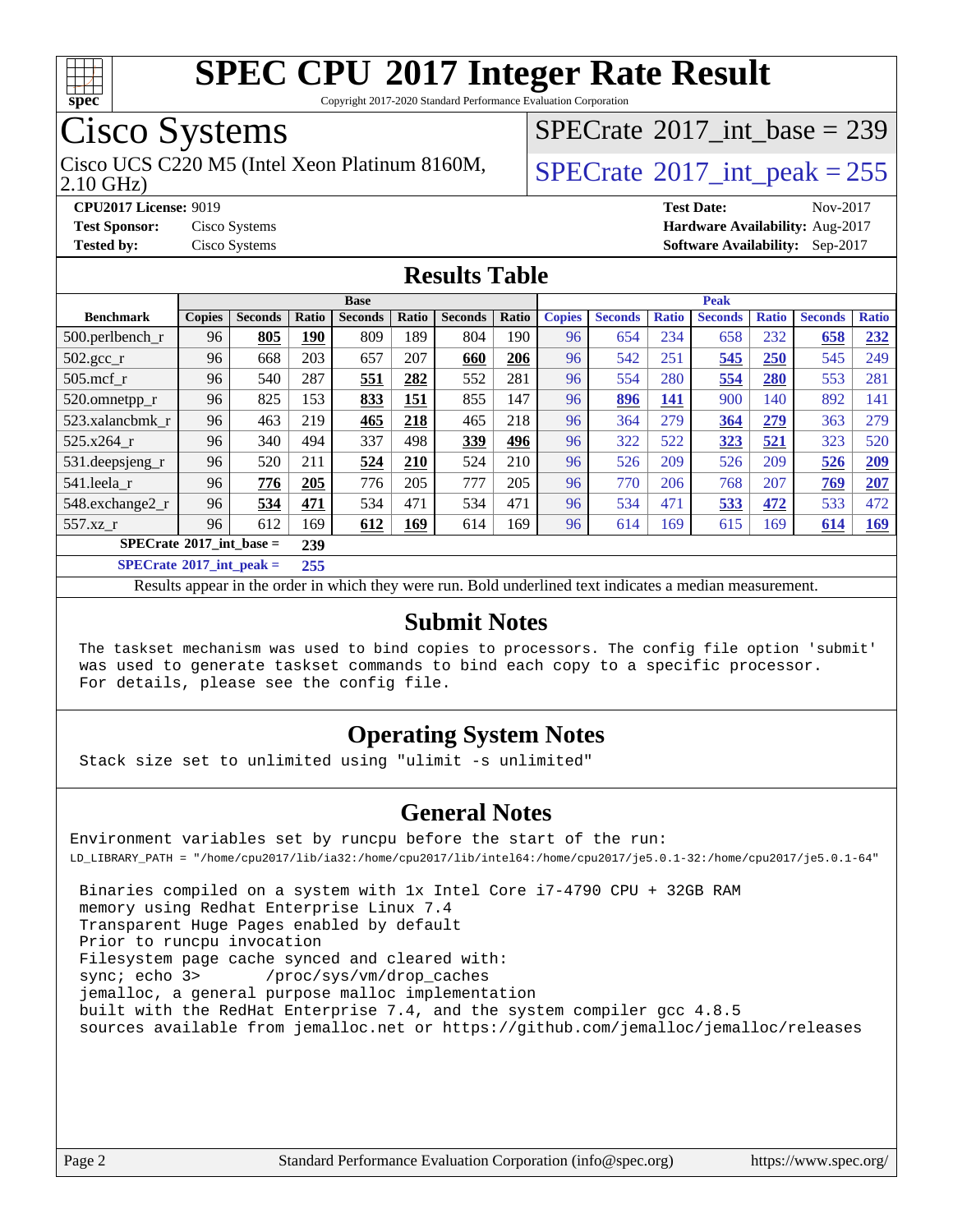

Copyright 2017-2020 Standard Performance Evaluation Corporation

## Cisco Systems

2.10 GHz) Cisco UCS C220 M5 (Intel Xeon Platinum 8160M,  $SPECrate^{\circ}2017\_int\_peak = 255$  $SPECrate^{\circ}2017\_int\_peak = 255$ 

 $SPECTate$ <sup>®</sup>[2017\\_int\\_base =](http://www.spec.org/auto/cpu2017/Docs/result-fields.html#SPECrate2017intbase) 239

**[CPU2017 License:](http://www.spec.org/auto/cpu2017/Docs/result-fields.html#CPU2017License)** 9019 **[Test Date:](http://www.spec.org/auto/cpu2017/Docs/result-fields.html#TestDate)** Nov-2017 **[Test Sponsor:](http://www.spec.org/auto/cpu2017/Docs/result-fields.html#TestSponsor)** Cisco Systems **[Hardware Availability:](http://www.spec.org/auto/cpu2017/Docs/result-fields.html#HardwareAvailability)** Aug-2017 **[Tested by:](http://www.spec.org/auto/cpu2017/Docs/result-fields.html#Testedby)** Cisco Systems **[Software Availability:](http://www.spec.org/auto/cpu2017/Docs/result-fields.html#SoftwareAvailability)** Sep-2017

#### **[Platform Notes](http://www.spec.org/auto/cpu2017/Docs/result-fields.html#PlatformNotes)**

Page 3 Standard Performance Evaluation Corporation [\(info@spec.org\)](mailto:info@spec.org) <https://www.spec.org/> BIOS Settings: Intel HyperThreading Technology set to Enabled CPU performance set to Enterprise Power Performance Tuning set to OS SNC set to Enabled IMC Interleaving set to 1-way Interleave Patrol Scrub set to Disabled Sysinfo program /home/cpu2017/bin/sysinfo Rev: r5797 of 2017-06-14 96c45e4568ad54c135fd618bcc091c0f running on linux-ox2h Mon Nov 20 02:58:07 2017 SUT (System Under Test) info as seen by some common utilities. For more information on this section, see <https://www.spec.org/cpu2017/Docs/config.html#sysinfo> From /proc/cpuinfo model name : Intel(R) Xeon(R) Platinum 8160M CPU @ 2.10GHz 2 "physical id"s (chips) 96 "processors" cores, siblings (Caution: counting these is hw and system dependent. The following excerpts from /proc/cpuinfo might not be reliable. Use with caution.) cpu cores : 24 siblings : 48 physical 0: cores 0 1 2 3 4 5 8 9 10 11 12 13 16 17 18 19 20 21 24 25 26 27 28 29 physical 1: cores 0 1 2 3 4 5 8 9 10 11 12 13 16 17 18 19 20 21 24 25 26 27 28 29 From lscpu: Architecture: x86\_64<br>
CPU op-mode(s): 32-bit, 64-bit CPU op-mode $(s):$ Byte Order: Little Endian CPU(s): 96 On-line CPU(s) list: 0-95 Thread(s) per core: 2 Core(s) per socket: 24 Socket(s): 2 NUMA node(s): 4 Vendor ID: GenuineIntel CPU family: 6 Model: 85 Model name: Intel(R) Xeon(R) Platinum 8160M CPU @ 2.10GHz Stepping: 4 CPU MHz: 2222.630 CPU max MHz: 3700.0000 CPU min MHz: 1000.0000 BogoMIPS: 4190.12 Virtualization: VT-x L1d cache: 32K **(Continued on next page)**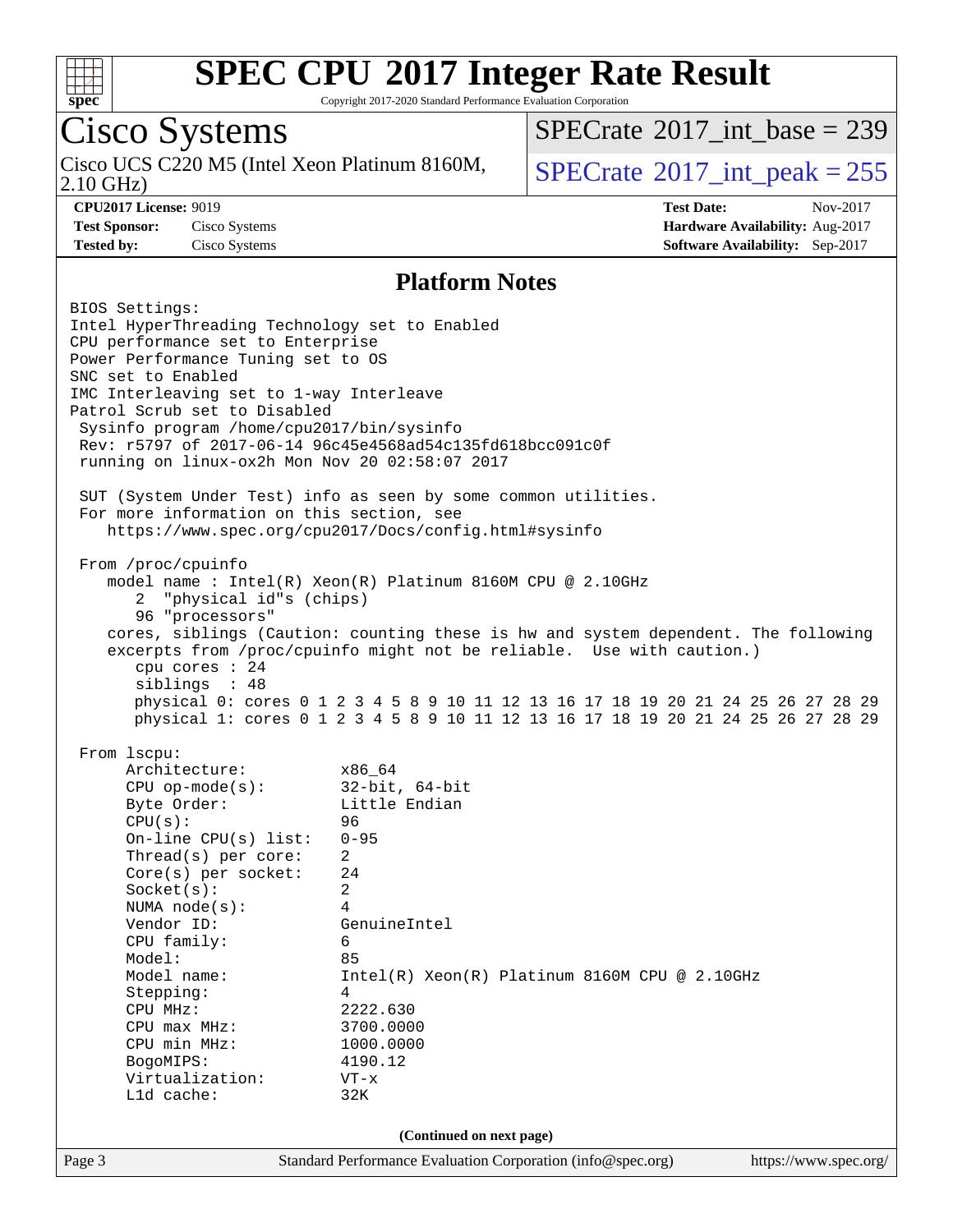

Copyright 2017-2020 Standard Performance Evaluation Corporation

Cisco Systems 2.10 GHz) Cisco UCS C220 M5 (Intel Xeon Platinum 8160M,  $SPECrate^{\circ}2017\_int\_peak = 255$  $SPECrate^{\circ}2017\_int\_peak = 255$  $SPECTate$ <sup>®</sup>[2017\\_int\\_base =](http://www.spec.org/auto/cpu2017/Docs/result-fields.html#SPECrate2017intbase) 239 **[CPU2017 License:](http://www.spec.org/auto/cpu2017/Docs/result-fields.html#CPU2017License)** 9019 **[Test Date:](http://www.spec.org/auto/cpu2017/Docs/result-fields.html#TestDate)** Nov-2017 **[Test Sponsor:](http://www.spec.org/auto/cpu2017/Docs/result-fields.html#TestSponsor)** Cisco Systems **[Hardware Availability:](http://www.spec.org/auto/cpu2017/Docs/result-fields.html#HardwareAvailability)** Aug-2017 **[Tested by:](http://www.spec.org/auto/cpu2017/Docs/result-fields.html#Testedby)** Cisco Systems **[Software Availability:](http://www.spec.org/auto/cpu2017/Docs/result-fields.html#SoftwareAvailability)** Sep-2017 **[Platform Notes \(Continued\)](http://www.spec.org/auto/cpu2017/Docs/result-fields.html#PlatformNotes)** L1i cache: 32K L2 cache: 1024K L3 cache: 33792K NUMA node0 CPU(s): 0-2,6-8,12-14,18-20,48-50,54-56,60-62,66-68 NUMA node1 CPU(s): 3-5,9-11,15-17,21-23,51-53,57-59,63-65,69-71 NUMA node2 CPU(s): 24-26,30-32,36-38,42-44,72-74,78-80,84-86,90-92 NUMA node3 CPU(s): 27-29,33-35,39-41,45-47,75-77,81-83,87-89,93-95 Flags: fpu vme de pse tsc msr pae mce cx8 apic sep mtrr pge mca cmov pat pse36 clflush dts acpi mmx fxsr sse sse2 ss ht tm pbe syscall nx pdpe1gb rdtscp lm constant\_tsc art arch\_perfmon pebs bts rep\_good nopl xtopology nonstop\_tsc aperfmperf eagerfpu pni pclmulqdq dtes64 monitor ds\_cpl vmx smx est tm2 ssse3 sdbg fma cx16 xtpr pdcm pcid dca sse4\_1 sse4\_2 x2apic movbe popcnt tsc\_deadline\_timer aes xsave avx f16c rdrand lahf\_lm abm 3dnowprefetch ida arat epb pln pts dtherm hwp hwp\_act\_window hwp\_epp hwp\_pkg\_req intel\_pt tpr\_shadow vnmi flexpriority ept vpid fsgsbase tsc\_adjust bmi1 hle avx2 smep bmi2 erms invpcid rtm cqm mpx avx512f avx512dq rdseed adx smap clflushopt clwb avx512cd avx512bw avx512vl xsaveopt xsavec xgetbv1 cqm\_llc cqm\_occup\_llc /proc/cpuinfo cache data cache size : 33792 KB From numactl --hardware WARNING: a numactl 'node' might or might not correspond to a physical chip. available: 4 nodes (0-3) node 0 cpus: 0 1 2 6 7 8 12 13 14 18 19 20 48 49 50 54 55 56 60 61 62 66 67 68 node 0 size: 95258 MB node 0 free: 89819 MB node 1 cpus: 3 4 5 9 10 11 15 16 17 21 22 23 51 52 53 57 58 59 63 64 65 69 70 71 node 1 size: 96760 MB node 1 free: 91004 MB node 2 cpus: 24 25 26 30 31 32 36 37 38 42 43 44 72 73 74 78 79 80 84 85 86 90 91 92 node 2 size: 96760 MB node 2 free: 92309 MB node 3 cpus: 27 28 29 33 34 35 39 40 41 45 46 47 75 76 77 81 82 83 87 88 89 93 94 95 node 3 size: 96624 MB node 3 free: 91942 MB node distances: node 0 1 2 3 0: 10 11 21 21 1: 11 10 21 21 2: 21 21 10 11 3: 21 21 11 10 From /proc/meminfo MemTotal: 394653072 kB HugePages\_Total: 0 Hugepagesize: 2048 kB **(Continued on next page)**

Page 4 Standard Performance Evaluation Corporation [\(info@spec.org\)](mailto:info@spec.org) <https://www.spec.org/>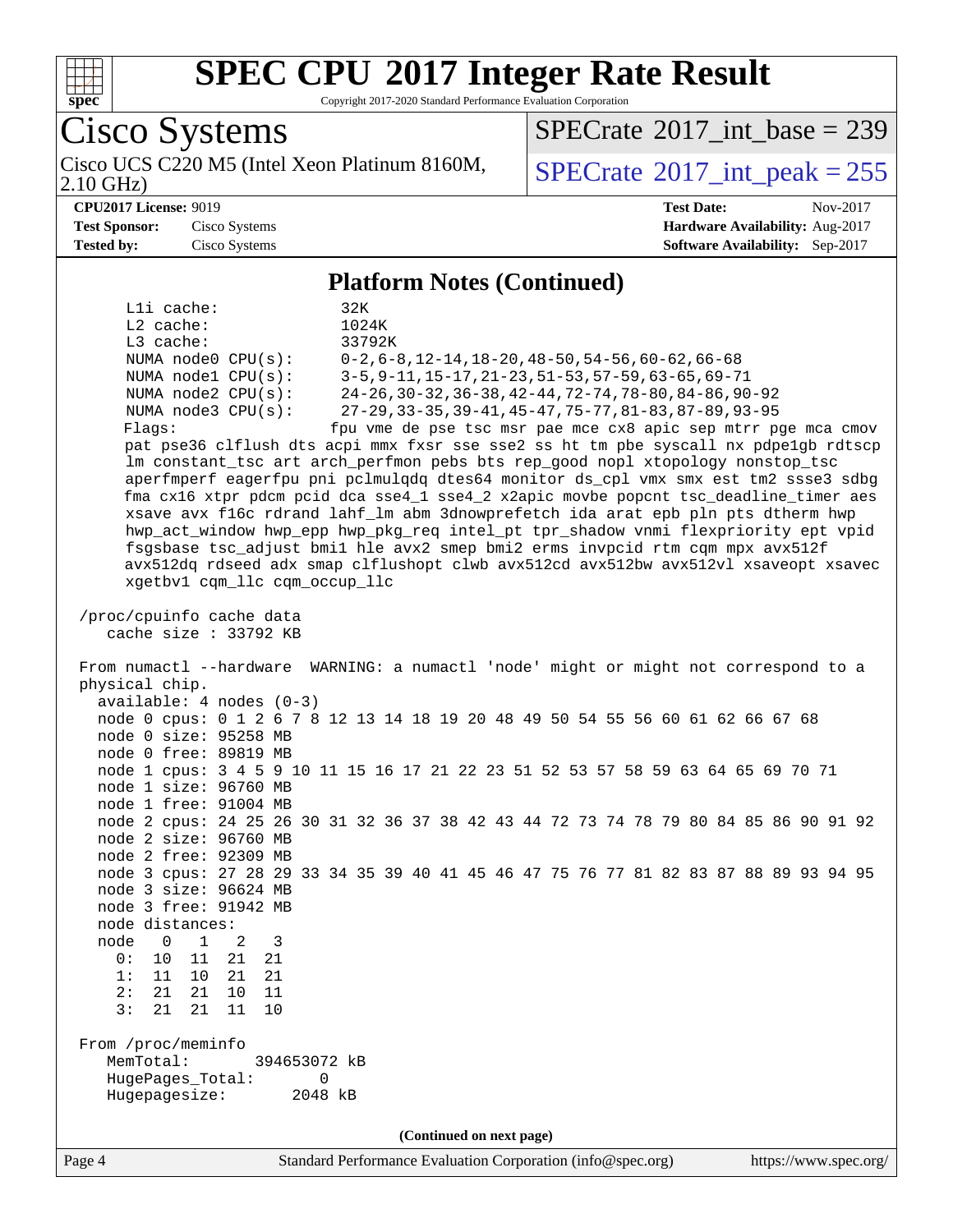

Copyright 2017-2020 Standard Performance Evaluation Corporation

## Cisco Systems

2.10 GHz) Cisco UCS C220 M5 (Intel Xeon Platinum 8160M,  $SPECrate^{\circ}2017\_int\_peak = 255$  $SPECrate^{\circ}2017\_int\_peak = 255$ 

 $SPECrate$ <sup>®</sup>[2017\\_int\\_base =](http://www.spec.org/auto/cpu2017/Docs/result-fields.html#SPECrate2017intbase) 239

**[CPU2017 License:](http://www.spec.org/auto/cpu2017/Docs/result-fields.html#CPU2017License)** 9019 **[Test Date:](http://www.spec.org/auto/cpu2017/Docs/result-fields.html#TestDate)** Nov-2017 **[Test Sponsor:](http://www.spec.org/auto/cpu2017/Docs/result-fields.html#TestSponsor)** Cisco Systems **[Hardware Availability:](http://www.spec.org/auto/cpu2017/Docs/result-fields.html#HardwareAvailability)** Aug-2017 **[Tested by:](http://www.spec.org/auto/cpu2017/Docs/result-fields.html#Testedby)** Cisco Systems **[Software Availability:](http://www.spec.org/auto/cpu2017/Docs/result-fields.html#SoftwareAvailability)** Sep-2017

#### **[Platform Notes \(Continued\)](http://www.spec.org/auto/cpu2017/Docs/result-fields.html#PlatformNotes)**

Page 5 Standard Performance Evaluation Corporation [\(info@spec.org\)](mailto:info@spec.org) <https://www.spec.org/> /usr/bin/lsb\_release -d SUSE Linux Enterprise Server 12 SP2 From /etc/\*release\* /etc/\*version\* SuSE-release: SUSE Linux Enterprise Server 12 (x86\_64) VERSION = 12 PATCHLEVEL = 2 # This file is deprecated and will be removed in a future service pack or release. # Please check /etc/os-release for details about this release. os-release: NAME="SLES" VERSION="12-SP2" VERSION\_ID="12.2" PRETTY\_NAME="SUSE Linux Enterprise Server 12 SP2" ID="sles" ANSI\_COLOR="0;32" CPE\_NAME="cpe:/o:suse:sles:12:sp2" uname -a: Linux linux-ox2h 4.4.21-69-default #1 SMP Tue Oct 25 10:58:20 UTC 2016 (9464f67) x86\_64 x86\_64 x86\_64 GNU/Linux run-level 3 Nov 17 19:46 SPEC is set to: /home/cpu2017<br>Filesystem Type Size Type Size Used Avail Use% Mounted on /dev/sdb5 xfs 317G 75G 243G 24% /home Additional information from dmidecode follows. WARNING: Use caution when you interpret this section. The 'dmidecode' program reads system data which is "intended to allow hardware to be accurately determined", but the intent may not be met, as there are frequent changes to hardware, firmware, and the "DMTF SMBIOS" standard. BIOS Cisco Systems, Inc. C220M5.3.1.1d.0.0615170645 06/15/2017 Memory: 24x 0xCE00 M393A2G40EB2-CTD 16 GB 2 rank 2666 (End of data from sysinfo program) **[Compiler Version Notes](http://www.spec.org/auto/cpu2017/Docs/result-fields.html#CompilerVersionNotes)** ============================================================================== C | 500.perlbench\_r(base, peak) 502.gcc\_r(base, peak) 505.mcf\_r(base, | peak)  $525.x264_r(base, peak) 557.xz_r(base, peak)$ ------------------------------------------------------------------------------ **(Continued on next page)**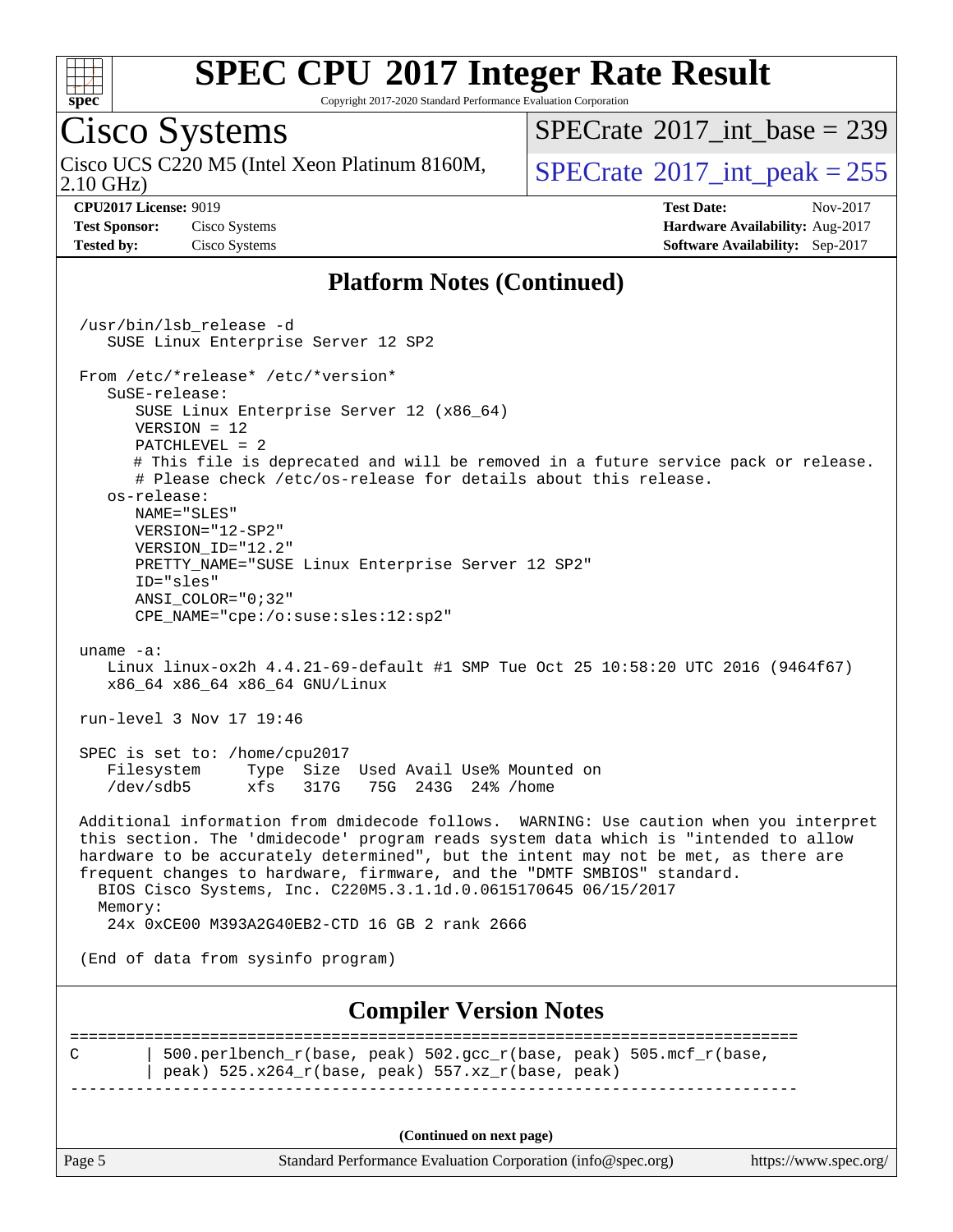

Copyright 2017-2020 Standard Performance Evaluation Corporation

## Cisco Systems

2.10 GHz) Cisco UCS C220 M5 (Intel Xeon Platinum 8160M,  $SPECrate^{\circ}2017\_int\_peak = 255$  $SPECrate^{\circ}2017\_int\_peak = 255$ 

 $SPECTate@2017_int\_base = 239$ 

**[CPU2017 License:](http://www.spec.org/auto/cpu2017/Docs/result-fields.html#CPU2017License)** 9019 **[Test Date:](http://www.spec.org/auto/cpu2017/Docs/result-fields.html#TestDate)** Nov-2017 **[Test Sponsor:](http://www.spec.org/auto/cpu2017/Docs/result-fields.html#TestSponsor)** Cisco Systems **[Hardware Availability:](http://www.spec.org/auto/cpu2017/Docs/result-fields.html#HardwareAvailability)** Aug-2017 **[Tested by:](http://www.spec.org/auto/cpu2017/Docs/result-fields.html#Testedby)** Cisco Systems **[Software Availability:](http://www.spec.org/auto/cpu2017/Docs/result-fields.html#SoftwareAvailability)** Sep-2017

#### **[Compiler Version Notes \(Continued\)](http://www.spec.org/auto/cpu2017/Docs/result-fields.html#CompilerVersionNotes)**

| icc (ICC) 18.0.0 20170811<br>Copyright (C) 1985-2017 Intel Corporation. All rights reserved.                          |
|-----------------------------------------------------------------------------------------------------------------------|
|                                                                                                                       |
| 520.omnetpp r(base, peak) 523.xalancbmk r(base, peak)<br>$C++$<br>531.deepsjeng_r(base, peak) 541.leela_r(base, peak) |
| icpc (ICC) 18.0.0 20170811<br>Copyright (C) 1985-2017 Intel Corporation. All rights reserved.                         |
|                                                                                                                       |
| Fortran   548. $exchange2 r(base, peak)$                                                                              |
| ifort (IFORT) 18.0.0 20170811<br>Copyright (C) 1985-2017 Intel Corporation. All rights reserved.                      |
|                                                                                                                       |

### **[Base Compiler Invocation](http://www.spec.org/auto/cpu2017/Docs/result-fields.html#BaseCompilerInvocation)**

[C benchmarks](http://www.spec.org/auto/cpu2017/Docs/result-fields.html#Cbenchmarks): [icc](http://www.spec.org/cpu2017/results/res2017q4/cpu2017-20171128-01142.flags.html#user_CCbase_intel_icc_18.0_66fc1ee009f7361af1fbd72ca7dcefbb700085f36577c54f309893dd4ec40d12360134090235512931783d35fd58c0460139e722d5067c5574d8eaf2b3e37e92)

[C++ benchmarks:](http://www.spec.org/auto/cpu2017/Docs/result-fields.html#CXXbenchmarks) [icpc](http://www.spec.org/cpu2017/results/res2017q4/cpu2017-20171128-01142.flags.html#user_CXXbase_intel_icpc_18.0_c510b6838c7f56d33e37e94d029a35b4a7bccf4766a728ee175e80a419847e808290a9b78be685c44ab727ea267ec2f070ec5dc83b407c0218cded6866a35d07)

[Fortran benchmarks](http://www.spec.org/auto/cpu2017/Docs/result-fields.html#Fortranbenchmarks): [ifort](http://www.spec.org/cpu2017/results/res2017q4/cpu2017-20171128-01142.flags.html#user_FCbase_intel_ifort_18.0_8111460550e3ca792625aed983ce982f94888b8b503583aa7ba2b8303487b4d8a21a13e7191a45c5fd58ff318f48f9492884d4413fa793fd88dd292cad7027ca)

### **[Base Portability Flags](http://www.spec.org/auto/cpu2017/Docs/result-fields.html#BasePortabilityFlags)**

 500.perlbench\_r: [-DSPEC\\_LP64](http://www.spec.org/cpu2017/results/res2017q4/cpu2017-20171128-01142.flags.html#b500.perlbench_r_basePORTABILITY_DSPEC_LP64) [-DSPEC\\_LINUX\\_X64](http://www.spec.org/cpu2017/results/res2017q4/cpu2017-20171128-01142.flags.html#b500.perlbench_r_baseCPORTABILITY_DSPEC_LINUX_X64) 502.gcc\_r: [-DSPEC\\_LP64](http://www.spec.org/cpu2017/results/res2017q4/cpu2017-20171128-01142.flags.html#suite_basePORTABILITY502_gcc_r_DSPEC_LP64) 505.mcf\_r: [-DSPEC\\_LP64](http://www.spec.org/cpu2017/results/res2017q4/cpu2017-20171128-01142.flags.html#suite_basePORTABILITY505_mcf_r_DSPEC_LP64) 520.omnetpp\_r: [-DSPEC\\_LP64](http://www.spec.org/cpu2017/results/res2017q4/cpu2017-20171128-01142.flags.html#suite_basePORTABILITY520_omnetpp_r_DSPEC_LP64) 523.xalancbmk\_r: [-DSPEC\\_LP64](http://www.spec.org/cpu2017/results/res2017q4/cpu2017-20171128-01142.flags.html#suite_basePORTABILITY523_xalancbmk_r_DSPEC_LP64) [-DSPEC\\_LINUX](http://www.spec.org/cpu2017/results/res2017q4/cpu2017-20171128-01142.flags.html#b523.xalancbmk_r_baseCXXPORTABILITY_DSPEC_LINUX) 525.x264\_r: [-DSPEC\\_LP64](http://www.spec.org/cpu2017/results/res2017q4/cpu2017-20171128-01142.flags.html#suite_basePORTABILITY525_x264_r_DSPEC_LP64) 531.deepsjeng\_r: [-DSPEC\\_LP64](http://www.spec.org/cpu2017/results/res2017q4/cpu2017-20171128-01142.flags.html#suite_basePORTABILITY531_deepsjeng_r_DSPEC_LP64) 541.leela\_r: [-DSPEC\\_LP64](http://www.spec.org/cpu2017/results/res2017q4/cpu2017-20171128-01142.flags.html#suite_basePORTABILITY541_leela_r_DSPEC_LP64) 548.exchange2\_r: [-DSPEC\\_LP64](http://www.spec.org/cpu2017/results/res2017q4/cpu2017-20171128-01142.flags.html#suite_basePORTABILITY548_exchange2_r_DSPEC_LP64) 557.xz\_r: [-DSPEC\\_LP64](http://www.spec.org/cpu2017/results/res2017q4/cpu2017-20171128-01142.flags.html#suite_basePORTABILITY557_xz_r_DSPEC_LP64)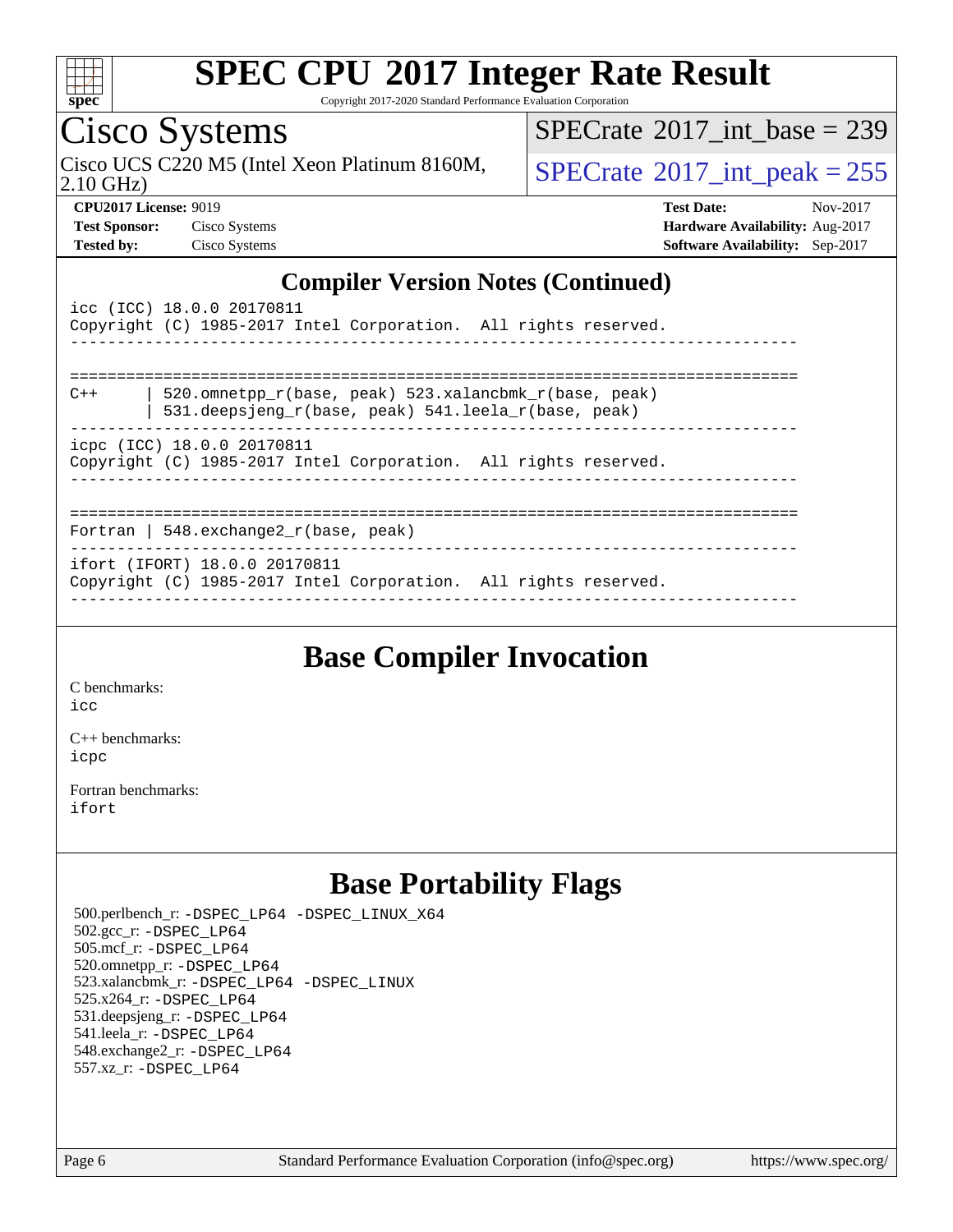

Copyright 2017-2020 Standard Performance Evaluation Corporation

### Cisco Systems

2.10 GHz) Cisco UCS C220 M5 (Intel Xeon Platinum 8160M,  $\big|$  [SPECrate](http://www.spec.org/auto/cpu2017/Docs/result-fields.html#SPECrate2017intpeak)<sup>®</sup>[2017\\_int\\_peak = 2](http://www.spec.org/auto/cpu2017/Docs/result-fields.html#SPECrate2017intpeak)55

 $SPECTate@2017_int\_base = 239$ 

**[CPU2017 License:](http://www.spec.org/auto/cpu2017/Docs/result-fields.html#CPU2017License)** 9019 **[Test Date:](http://www.spec.org/auto/cpu2017/Docs/result-fields.html#TestDate)** Nov-2017 **[Test Sponsor:](http://www.spec.org/auto/cpu2017/Docs/result-fields.html#TestSponsor)** Cisco Systems **[Hardware Availability:](http://www.spec.org/auto/cpu2017/Docs/result-fields.html#HardwareAvailability)** Aug-2017 **[Tested by:](http://www.spec.org/auto/cpu2017/Docs/result-fields.html#Testedby)** Cisco Systems **[Software Availability:](http://www.spec.org/auto/cpu2017/Docs/result-fields.html#SoftwareAvailability)** Sep-2017

### **[Base Optimization Flags](http://www.spec.org/auto/cpu2017/Docs/result-fields.html#BaseOptimizationFlags)**

#### [C benchmarks:](http://www.spec.org/auto/cpu2017/Docs/result-fields.html#Cbenchmarks)

[-Wl,-z,muldefs](http://www.spec.org/cpu2017/results/res2017q4/cpu2017-20171128-01142.flags.html#user_CCbase_link_force_multiple1_b4cbdb97b34bdee9ceefcfe54f4c8ea74255f0b02a4b23e853cdb0e18eb4525ac79b5a88067c842dd0ee6996c24547a27a4b99331201badda8798ef8a743f577) [-xCORE-AVX512](http://www.spec.org/cpu2017/results/res2017q4/cpu2017-20171128-01142.flags.html#user_CCbase_f-xCORE-AVX512) [-ipo](http://www.spec.org/cpu2017/results/res2017q4/cpu2017-20171128-01142.flags.html#user_CCbase_f-ipo) [-O3](http://www.spec.org/cpu2017/results/res2017q4/cpu2017-20171128-01142.flags.html#user_CCbase_f-O3) [-no-prec-div](http://www.spec.org/cpu2017/results/res2017q4/cpu2017-20171128-01142.flags.html#user_CCbase_f-no-prec-div) [-qopt-mem-layout-trans=3](http://www.spec.org/cpu2017/results/res2017q4/cpu2017-20171128-01142.flags.html#user_CCbase_f-qopt-mem-layout-trans_de80db37974c74b1f0e20d883f0b675c88c3b01e9d123adea9b28688d64333345fb62bc4a798493513fdb68f60282f9a726aa07f478b2f7113531aecce732043) [-L/usr/local/je5.0.1-64/lib](http://www.spec.org/cpu2017/results/res2017q4/cpu2017-20171128-01142.flags.html#user_CCbase_jemalloc_link_path64_4b10a636b7bce113509b17f3bd0d6226c5fb2346b9178c2d0232c14f04ab830f976640479e5c33dc2bcbbdad86ecfb6634cbbd4418746f06f368b512fced5394) [-ljemalloc](http://www.spec.org/cpu2017/results/res2017q4/cpu2017-20171128-01142.flags.html#user_CCbase_jemalloc_link_lib_d1249b907c500fa1c0672f44f562e3d0f79738ae9e3c4a9c376d49f265a04b9c99b167ecedbf6711b3085be911c67ff61f150a17b3472be731631ba4d0471706)

[C++ benchmarks](http://www.spec.org/auto/cpu2017/Docs/result-fields.html#CXXbenchmarks):

[-Wl,-z,muldefs](http://www.spec.org/cpu2017/results/res2017q4/cpu2017-20171128-01142.flags.html#user_CXXbase_link_force_multiple1_b4cbdb97b34bdee9ceefcfe54f4c8ea74255f0b02a4b23e853cdb0e18eb4525ac79b5a88067c842dd0ee6996c24547a27a4b99331201badda8798ef8a743f577) [-xCORE-AVX512](http://www.spec.org/cpu2017/results/res2017q4/cpu2017-20171128-01142.flags.html#user_CXXbase_f-xCORE-AVX512) [-ipo](http://www.spec.org/cpu2017/results/res2017q4/cpu2017-20171128-01142.flags.html#user_CXXbase_f-ipo) [-O3](http://www.spec.org/cpu2017/results/res2017q4/cpu2017-20171128-01142.flags.html#user_CXXbase_f-O3) [-no-prec-div](http://www.spec.org/cpu2017/results/res2017q4/cpu2017-20171128-01142.flags.html#user_CXXbase_f-no-prec-div) [-qopt-mem-layout-trans=3](http://www.spec.org/cpu2017/results/res2017q4/cpu2017-20171128-01142.flags.html#user_CXXbase_f-qopt-mem-layout-trans_de80db37974c74b1f0e20d883f0b675c88c3b01e9d123adea9b28688d64333345fb62bc4a798493513fdb68f60282f9a726aa07f478b2f7113531aecce732043) [-L/usr/local/je5.0.1-64/lib](http://www.spec.org/cpu2017/results/res2017q4/cpu2017-20171128-01142.flags.html#user_CXXbase_jemalloc_link_path64_4b10a636b7bce113509b17f3bd0d6226c5fb2346b9178c2d0232c14f04ab830f976640479e5c33dc2bcbbdad86ecfb6634cbbd4418746f06f368b512fced5394) [-ljemalloc](http://www.spec.org/cpu2017/results/res2017q4/cpu2017-20171128-01142.flags.html#user_CXXbase_jemalloc_link_lib_d1249b907c500fa1c0672f44f562e3d0f79738ae9e3c4a9c376d49f265a04b9c99b167ecedbf6711b3085be911c67ff61f150a17b3472be731631ba4d0471706)

[Fortran benchmarks:](http://www.spec.org/auto/cpu2017/Docs/result-fields.html#Fortranbenchmarks)

[-Wl,-z,muldefs](http://www.spec.org/cpu2017/results/res2017q4/cpu2017-20171128-01142.flags.html#user_FCbase_link_force_multiple1_b4cbdb97b34bdee9ceefcfe54f4c8ea74255f0b02a4b23e853cdb0e18eb4525ac79b5a88067c842dd0ee6996c24547a27a4b99331201badda8798ef8a743f577) [-xCORE-AVX512](http://www.spec.org/cpu2017/results/res2017q4/cpu2017-20171128-01142.flags.html#user_FCbase_f-xCORE-AVX512) [-ipo](http://www.spec.org/cpu2017/results/res2017q4/cpu2017-20171128-01142.flags.html#user_FCbase_f-ipo) [-O3](http://www.spec.org/cpu2017/results/res2017q4/cpu2017-20171128-01142.flags.html#user_FCbase_f-O3) [-no-prec-div](http://www.spec.org/cpu2017/results/res2017q4/cpu2017-20171128-01142.flags.html#user_FCbase_f-no-prec-div) [-qopt-mem-layout-trans=3](http://www.spec.org/cpu2017/results/res2017q4/cpu2017-20171128-01142.flags.html#user_FCbase_f-qopt-mem-layout-trans_de80db37974c74b1f0e20d883f0b675c88c3b01e9d123adea9b28688d64333345fb62bc4a798493513fdb68f60282f9a726aa07f478b2f7113531aecce732043) [-nostandard-realloc-lhs](http://www.spec.org/cpu2017/results/res2017q4/cpu2017-20171128-01142.flags.html#user_FCbase_f_2003_std_realloc_82b4557e90729c0f113870c07e44d33d6f5a304b4f63d4c15d2d0f1fab99f5daaed73bdb9275d9ae411527f28b936061aa8b9c8f2d63842963b95c9dd6426b8a) [-align array32byte](http://www.spec.org/cpu2017/results/res2017q4/cpu2017-20171128-01142.flags.html#user_FCbase_align_array32byte_b982fe038af199962ba9a80c053b8342c548c85b40b8e86eb3cc33dee0d7986a4af373ac2d51c3f7cf710a18d62fdce2948f201cd044323541f22fc0fffc51b6) [-L/usr/local/je5.0.1-64/lib](http://www.spec.org/cpu2017/results/res2017q4/cpu2017-20171128-01142.flags.html#user_FCbase_jemalloc_link_path64_4b10a636b7bce113509b17f3bd0d6226c5fb2346b9178c2d0232c14f04ab830f976640479e5c33dc2bcbbdad86ecfb6634cbbd4418746f06f368b512fced5394) [-ljemalloc](http://www.spec.org/cpu2017/results/res2017q4/cpu2017-20171128-01142.flags.html#user_FCbase_jemalloc_link_lib_d1249b907c500fa1c0672f44f562e3d0f79738ae9e3c4a9c376d49f265a04b9c99b167ecedbf6711b3085be911c67ff61f150a17b3472be731631ba4d0471706)

### **[Base Other Flags](http://www.spec.org/auto/cpu2017/Docs/result-fields.html#BaseOtherFlags)**

[C benchmarks](http://www.spec.org/auto/cpu2017/Docs/result-fields.html#Cbenchmarks):  $-m64 - std= c11$  $-m64 - std= c11$ 

[C++ benchmarks:](http://www.spec.org/auto/cpu2017/Docs/result-fields.html#CXXbenchmarks) [-m64](http://www.spec.org/cpu2017/results/res2017q4/cpu2017-20171128-01142.flags.html#user_CXXbase_intel_intel64_18.0_af43caccfc8ded86e7699f2159af6efc7655f51387b94da716254467f3c01020a5059329e2569e4053f409e7c9202a7efc638f7a6d1ffb3f52dea4a3e31d82ab)

[Fortran benchmarks](http://www.spec.org/auto/cpu2017/Docs/result-fields.html#Fortranbenchmarks): [-m64](http://www.spec.org/cpu2017/results/res2017q4/cpu2017-20171128-01142.flags.html#user_FCbase_intel_intel64_18.0_af43caccfc8ded86e7699f2159af6efc7655f51387b94da716254467f3c01020a5059329e2569e4053f409e7c9202a7efc638f7a6d1ffb3f52dea4a3e31d82ab)

### **[Peak Compiler Invocation](http://www.spec.org/auto/cpu2017/Docs/result-fields.html#PeakCompilerInvocation)**

[C benchmarks](http://www.spec.org/auto/cpu2017/Docs/result-fields.html#Cbenchmarks): [icc](http://www.spec.org/cpu2017/results/res2017q4/cpu2017-20171128-01142.flags.html#user_CCpeak_intel_icc_18.0_66fc1ee009f7361af1fbd72ca7dcefbb700085f36577c54f309893dd4ec40d12360134090235512931783d35fd58c0460139e722d5067c5574d8eaf2b3e37e92)

[C++ benchmarks:](http://www.spec.org/auto/cpu2017/Docs/result-fields.html#CXXbenchmarks) [icpc](http://www.spec.org/cpu2017/results/res2017q4/cpu2017-20171128-01142.flags.html#user_CXXpeak_intel_icpc_18.0_c510b6838c7f56d33e37e94d029a35b4a7bccf4766a728ee175e80a419847e808290a9b78be685c44ab727ea267ec2f070ec5dc83b407c0218cded6866a35d07)

[Fortran benchmarks](http://www.spec.org/auto/cpu2017/Docs/result-fields.html#Fortranbenchmarks): [ifort](http://www.spec.org/cpu2017/results/res2017q4/cpu2017-20171128-01142.flags.html#user_FCpeak_intel_ifort_18.0_8111460550e3ca792625aed983ce982f94888b8b503583aa7ba2b8303487b4d8a21a13e7191a45c5fd58ff318f48f9492884d4413fa793fd88dd292cad7027ca)

### **[Peak Portability Flags](http://www.spec.org/auto/cpu2017/Docs/result-fields.html#PeakPortabilityFlags)**

 500.perlbench\_r: [-DSPEC\\_LP64](http://www.spec.org/cpu2017/results/res2017q4/cpu2017-20171128-01142.flags.html#b500.perlbench_r_peakPORTABILITY_DSPEC_LP64) [-DSPEC\\_LINUX\\_X64](http://www.spec.org/cpu2017/results/res2017q4/cpu2017-20171128-01142.flags.html#b500.perlbench_r_peakCPORTABILITY_DSPEC_LINUX_X64) 502.gcc\_r: [-D\\_FILE\\_OFFSET\\_BITS=64](http://www.spec.org/cpu2017/results/res2017q4/cpu2017-20171128-01142.flags.html#user_peakPORTABILITY502_gcc_r_file_offset_bits_64_5ae949a99b284ddf4e95728d47cb0843d81b2eb0e18bdfe74bbf0f61d0b064f4bda2f10ea5eb90e1dcab0e84dbc592acfc5018bc955c18609f94ddb8d550002c)

**(Continued on next page)**

Page 7 Standard Performance Evaluation Corporation [\(info@spec.org\)](mailto:info@spec.org) <https://www.spec.org/>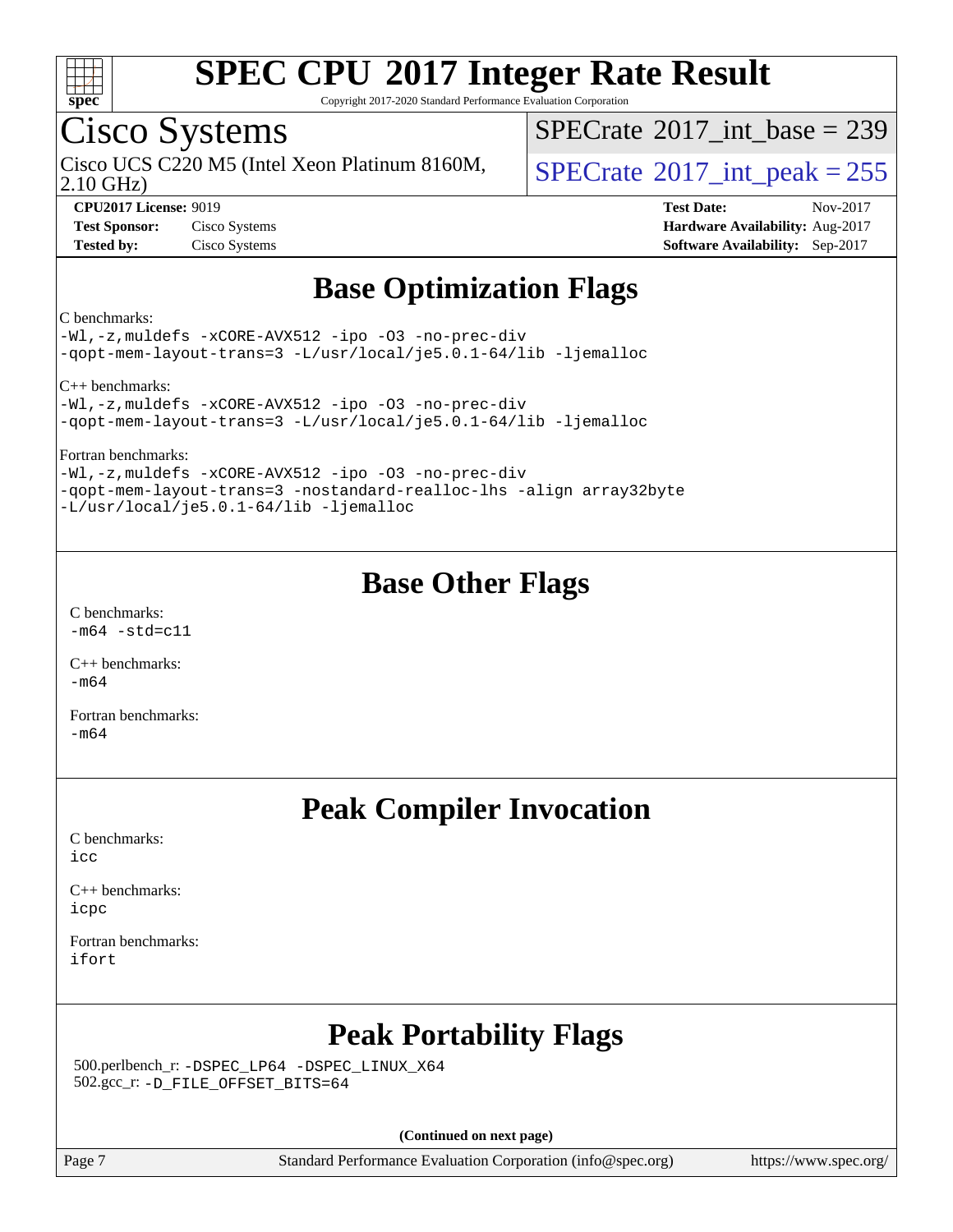

Copyright 2017-2020 Standard Performance Evaluation Corporation

### Cisco Systems

2.10 GHz) Cisco UCS C220 M5 (Intel Xeon Platinum 8160M,  $SPECrate^{\circ}2017\_int\_peak = 255$  $SPECrate^{\circ}2017\_int\_peak = 255$ 

 $SPECTate$ <sup>®</sup>[2017\\_int\\_base =](http://www.spec.org/auto/cpu2017/Docs/result-fields.html#SPECrate2017intbase) 239

**[Test Sponsor:](http://www.spec.org/auto/cpu2017/Docs/result-fields.html#TestSponsor)** Cisco Systems **Cisco Systems [Hardware Availability:](http://www.spec.org/auto/cpu2017/Docs/result-fields.html#HardwareAvailability)** Aug-2017

**[CPU2017 License:](http://www.spec.org/auto/cpu2017/Docs/result-fields.html#CPU2017License)** 9019 **[Test Date:](http://www.spec.org/auto/cpu2017/Docs/result-fields.html#TestDate)** Nov-2017 **[Tested by:](http://www.spec.org/auto/cpu2017/Docs/result-fields.html#Testedby)** Cisco Systems **[Software Availability:](http://www.spec.org/auto/cpu2017/Docs/result-fields.html#SoftwareAvailability)** Sep-2017

### **[Peak Portability Flags \(Continued\)](http://www.spec.org/auto/cpu2017/Docs/result-fields.html#PeakPortabilityFlags)**

 505.mcf\_r: [-DSPEC\\_LP64](http://www.spec.org/cpu2017/results/res2017q4/cpu2017-20171128-01142.flags.html#suite_peakPORTABILITY505_mcf_r_DSPEC_LP64) 520.omnetpp\_r: [-DSPEC\\_LP64](http://www.spec.org/cpu2017/results/res2017q4/cpu2017-20171128-01142.flags.html#suite_peakPORTABILITY520_omnetpp_r_DSPEC_LP64) 523.xalancbmk\_r: [-D\\_FILE\\_OFFSET\\_BITS=64](http://www.spec.org/cpu2017/results/res2017q4/cpu2017-20171128-01142.flags.html#user_peakPORTABILITY523_xalancbmk_r_file_offset_bits_64_5ae949a99b284ddf4e95728d47cb0843d81b2eb0e18bdfe74bbf0f61d0b064f4bda2f10ea5eb90e1dcab0e84dbc592acfc5018bc955c18609f94ddb8d550002c) [-DSPEC\\_LINUX](http://www.spec.org/cpu2017/results/res2017q4/cpu2017-20171128-01142.flags.html#b523.xalancbmk_r_peakCXXPORTABILITY_DSPEC_LINUX) 525.x264\_r: [-DSPEC\\_LP64](http://www.spec.org/cpu2017/results/res2017q4/cpu2017-20171128-01142.flags.html#suite_peakPORTABILITY525_x264_r_DSPEC_LP64) 531.deepsjeng\_r: [-DSPEC\\_LP64](http://www.spec.org/cpu2017/results/res2017q4/cpu2017-20171128-01142.flags.html#suite_peakPORTABILITY531_deepsjeng_r_DSPEC_LP64) 541.leela\_r: [-DSPEC\\_LP64](http://www.spec.org/cpu2017/results/res2017q4/cpu2017-20171128-01142.flags.html#suite_peakPORTABILITY541_leela_r_DSPEC_LP64) 548.exchange2\_r: [-DSPEC\\_LP64](http://www.spec.org/cpu2017/results/res2017q4/cpu2017-20171128-01142.flags.html#suite_peakPORTABILITY548_exchange2_r_DSPEC_LP64) 557.xz\_r: [-DSPEC\\_LP64](http://www.spec.org/cpu2017/results/res2017q4/cpu2017-20171128-01142.flags.html#suite_peakPORTABILITY557_xz_r_DSPEC_LP64)

### **[Peak Optimization Flags](http://www.spec.org/auto/cpu2017/Docs/result-fields.html#PeakOptimizationFlags)**

[C benchmarks](http://www.spec.org/auto/cpu2017/Docs/result-fields.html#Cbenchmarks):

 500.perlbench\_r: [-Wl,-z,muldefs](http://www.spec.org/cpu2017/results/res2017q4/cpu2017-20171128-01142.flags.html#user_peakEXTRA_LDFLAGS500_perlbench_r_link_force_multiple1_b4cbdb97b34bdee9ceefcfe54f4c8ea74255f0b02a4b23e853cdb0e18eb4525ac79b5a88067c842dd0ee6996c24547a27a4b99331201badda8798ef8a743f577) [-prof-gen](http://www.spec.org/cpu2017/results/res2017q4/cpu2017-20171128-01142.flags.html#user_peakPASS1_CFLAGSPASS1_LDFLAGS500_perlbench_r_prof_gen_5aa4926d6013ddb2a31985c654b3eb18169fc0c6952a63635c234f711e6e63dd76e94ad52365559451ec499a2cdb89e4dc58ba4c67ef54ca681ffbe1461d6b36)(pass 1) [-prof-use](http://www.spec.org/cpu2017/results/res2017q4/cpu2017-20171128-01142.flags.html#user_peakPASS2_CFLAGSPASS2_LDFLAGS500_perlbench_r_prof_use_1a21ceae95f36a2b53c25747139a6c16ca95bd9def2a207b4f0849963b97e94f5260e30a0c64f4bb623698870e679ca08317ef8150905d41bd88c6f78df73f19)(pass 2) [-ipo](http://www.spec.org/cpu2017/results/res2017q4/cpu2017-20171128-01142.flags.html#user_peakPASS1_COPTIMIZEPASS2_COPTIMIZE500_perlbench_r_f-ipo) [-xCORE-AVX512](http://www.spec.org/cpu2017/results/res2017q4/cpu2017-20171128-01142.flags.html#user_peakPASS2_COPTIMIZE500_perlbench_r_f-xCORE-AVX512) [-O3](http://www.spec.org/cpu2017/results/res2017q4/cpu2017-20171128-01142.flags.html#user_peakPASS1_COPTIMIZEPASS2_COPTIMIZE500_perlbench_r_f-O3) [-no-prec-div](http://www.spec.org/cpu2017/results/res2017q4/cpu2017-20171128-01142.flags.html#user_peakPASS1_COPTIMIZEPASS2_COPTIMIZE500_perlbench_r_f-no-prec-div) [-qopt-mem-layout-trans=3](http://www.spec.org/cpu2017/results/res2017q4/cpu2017-20171128-01142.flags.html#user_peakPASS1_COPTIMIZEPASS2_COPTIMIZE500_perlbench_r_f-qopt-mem-layout-trans_de80db37974c74b1f0e20d883f0b675c88c3b01e9d123adea9b28688d64333345fb62bc4a798493513fdb68f60282f9a726aa07f478b2f7113531aecce732043) [-fno-strict-overflow](http://www.spec.org/cpu2017/results/res2017q4/cpu2017-20171128-01142.flags.html#user_peakEXTRA_OPTIMIZE500_perlbench_r_f-fno-strict-overflow) [-L/usr/local/je5.0.1-64/lib](http://www.spec.org/cpu2017/results/res2017q4/cpu2017-20171128-01142.flags.html#user_peakEXTRA_LIBS500_perlbench_r_jemalloc_link_path64_4b10a636b7bce113509b17f3bd0d6226c5fb2346b9178c2d0232c14f04ab830f976640479e5c33dc2bcbbdad86ecfb6634cbbd4418746f06f368b512fced5394) [-ljemalloc](http://www.spec.org/cpu2017/results/res2017q4/cpu2017-20171128-01142.flags.html#user_peakEXTRA_LIBS500_perlbench_r_jemalloc_link_lib_d1249b907c500fa1c0672f44f562e3d0f79738ae9e3c4a9c376d49f265a04b9c99b167ecedbf6711b3085be911c67ff61f150a17b3472be731631ba4d0471706)

 502.gcc\_r: [-L/opt/intel/compilers\\_and\\_libraries\\_2018/linux/lib/ia32](http://www.spec.org/cpu2017/results/res2017q4/cpu2017-20171128-01142.flags.html#user_peakCCLD502_gcc_r_Enable-32bit-runtime_af243bdb1d79e4c7a4f720bf8275e627de2ecd461de63307bc14cef0633fde3cd7bb2facb32dcc8be9566045fb55d40ce2b72b725f73827aa7833441b71b9343) [-Wl,-z,muldefs](http://www.spec.org/cpu2017/results/res2017q4/cpu2017-20171128-01142.flags.html#user_peakEXTRA_LDFLAGS502_gcc_r_link_force_multiple1_b4cbdb97b34bdee9ceefcfe54f4c8ea74255f0b02a4b23e853cdb0e18eb4525ac79b5a88067c842dd0ee6996c24547a27a4b99331201badda8798ef8a743f577) [-prof-gen](http://www.spec.org/cpu2017/results/res2017q4/cpu2017-20171128-01142.flags.html#user_peakPASS1_CFLAGSPASS1_LDFLAGS502_gcc_r_prof_gen_5aa4926d6013ddb2a31985c654b3eb18169fc0c6952a63635c234f711e6e63dd76e94ad52365559451ec499a2cdb89e4dc58ba4c67ef54ca681ffbe1461d6b36)(pass 1) [-prof-use](http://www.spec.org/cpu2017/results/res2017q4/cpu2017-20171128-01142.flags.html#user_peakPASS2_CFLAGSPASS2_LDFLAGS502_gcc_r_prof_use_1a21ceae95f36a2b53c25747139a6c16ca95bd9def2a207b4f0849963b97e94f5260e30a0c64f4bb623698870e679ca08317ef8150905d41bd88c6f78df73f19)(pass 2) [-ipo](http://www.spec.org/cpu2017/results/res2017q4/cpu2017-20171128-01142.flags.html#user_peakPASS1_COPTIMIZEPASS2_COPTIMIZE502_gcc_r_f-ipo) [-xCORE-AVX512](http://www.spec.org/cpu2017/results/res2017q4/cpu2017-20171128-01142.flags.html#user_peakPASS2_COPTIMIZE502_gcc_r_f-xCORE-AVX512) [-O3](http://www.spec.org/cpu2017/results/res2017q4/cpu2017-20171128-01142.flags.html#user_peakPASS1_COPTIMIZEPASS2_COPTIMIZE502_gcc_r_f-O3) [-no-prec-div](http://www.spec.org/cpu2017/results/res2017q4/cpu2017-20171128-01142.flags.html#user_peakPASS1_COPTIMIZEPASS2_COPTIMIZE502_gcc_r_f-no-prec-div) [-qopt-mem-layout-trans=3](http://www.spec.org/cpu2017/results/res2017q4/cpu2017-20171128-01142.flags.html#user_peakPASS1_COPTIMIZEPASS2_COPTIMIZE502_gcc_r_f-qopt-mem-layout-trans_de80db37974c74b1f0e20d883f0b675c88c3b01e9d123adea9b28688d64333345fb62bc4a798493513fdb68f60282f9a726aa07f478b2f7113531aecce732043) [-L/usr/local/je5.0.1-32/lib](http://www.spec.org/cpu2017/results/res2017q4/cpu2017-20171128-01142.flags.html#user_peakEXTRA_LIBS502_gcc_r_jemalloc_link_path32_e29f22e8e6c17053bbc6a0971f5a9c01a601a06bb1a59df2084b77a2fe0a2995b64fd4256feaeea39eeba3aae142e96e2b2b0a28974019c0c0c88139a84f900a) [-ljemalloc](http://www.spec.org/cpu2017/results/res2017q4/cpu2017-20171128-01142.flags.html#user_peakEXTRA_LIBS502_gcc_r_jemalloc_link_lib_d1249b907c500fa1c0672f44f562e3d0f79738ae9e3c4a9c376d49f265a04b9c99b167ecedbf6711b3085be911c67ff61f150a17b3472be731631ba4d0471706)

```
 505.mcf_r: -Wl,-z,muldefs -xCORE-AVX512 -ipo -O3 -no-prec-div
-qopt-mem-layout-trans=3 -L/usr/local/je5.0.1-64/lib
-ljemalloc
```
 525.x264\_r: [-Wl,-z,muldefs](http://www.spec.org/cpu2017/results/res2017q4/cpu2017-20171128-01142.flags.html#user_peakEXTRA_LDFLAGS525_x264_r_link_force_multiple1_b4cbdb97b34bdee9ceefcfe54f4c8ea74255f0b02a4b23e853cdb0e18eb4525ac79b5a88067c842dd0ee6996c24547a27a4b99331201badda8798ef8a743f577) [-xCORE-AVX512](http://www.spec.org/cpu2017/results/res2017q4/cpu2017-20171128-01142.flags.html#user_peakCOPTIMIZE525_x264_r_f-xCORE-AVX512) [-ipo](http://www.spec.org/cpu2017/results/res2017q4/cpu2017-20171128-01142.flags.html#user_peakCOPTIMIZE525_x264_r_f-ipo) [-O3](http://www.spec.org/cpu2017/results/res2017q4/cpu2017-20171128-01142.flags.html#user_peakCOPTIMIZE525_x264_r_f-O3) [-no-prec-div](http://www.spec.org/cpu2017/results/res2017q4/cpu2017-20171128-01142.flags.html#user_peakCOPTIMIZE525_x264_r_f-no-prec-div) [-qopt-mem-layout-trans=3](http://www.spec.org/cpu2017/results/res2017q4/cpu2017-20171128-01142.flags.html#user_peakCOPTIMIZE525_x264_r_f-qopt-mem-layout-trans_de80db37974c74b1f0e20d883f0b675c88c3b01e9d123adea9b28688d64333345fb62bc4a798493513fdb68f60282f9a726aa07f478b2f7113531aecce732043) [-fno-alias](http://www.spec.org/cpu2017/results/res2017q4/cpu2017-20171128-01142.flags.html#user_peakEXTRA_OPTIMIZE525_x264_r_f-no-alias_77dbac10d91cbfe898fbf4a29d1b29b694089caa623bdd1baccc9957d4edbe8d106c0b357e2748a65b44fc9e83d78098bb898077f3fe92f9faf24f7bd4a07ed7) [-L/usr/local/je5.0.1-64/lib](http://www.spec.org/cpu2017/results/res2017q4/cpu2017-20171128-01142.flags.html#user_peakEXTRA_LIBS525_x264_r_jemalloc_link_path64_4b10a636b7bce113509b17f3bd0d6226c5fb2346b9178c2d0232c14f04ab830f976640479e5c33dc2bcbbdad86ecfb6634cbbd4418746f06f368b512fced5394) [-ljemalloc](http://www.spec.org/cpu2017/results/res2017q4/cpu2017-20171128-01142.flags.html#user_peakEXTRA_LIBS525_x264_r_jemalloc_link_lib_d1249b907c500fa1c0672f44f562e3d0f79738ae9e3c4a9c376d49f265a04b9c99b167ecedbf6711b3085be911c67ff61f150a17b3472be731631ba4d0471706)

557.xz\_r: Same as 505.mcf\_r

[C++ benchmarks:](http://www.spec.org/auto/cpu2017/Docs/result-fields.html#CXXbenchmarks)

520.omnetpp\_r: $-Wl$ ,-z,muldefs -prof-qen(pass 1) [-prof-use](http://www.spec.org/cpu2017/results/res2017q4/cpu2017-20171128-01142.flags.html#user_peakPASS2_CXXFLAGSPASS2_LDFLAGS520_omnetpp_r_prof_use_1a21ceae95f36a2b53c25747139a6c16ca95bd9def2a207b4f0849963b97e94f5260e30a0c64f4bb623698870e679ca08317ef8150905d41bd88c6f78df73f19)(pass 2) [-ipo](http://www.spec.org/cpu2017/results/res2017q4/cpu2017-20171128-01142.flags.html#user_peakPASS1_CXXOPTIMIZEPASS2_CXXOPTIMIZE520_omnetpp_r_f-ipo) [-xCORE-AVX512](http://www.spec.org/cpu2017/results/res2017q4/cpu2017-20171128-01142.flags.html#user_peakPASS2_CXXOPTIMIZE520_omnetpp_r_f-xCORE-AVX512) [-O3](http://www.spec.org/cpu2017/results/res2017q4/cpu2017-20171128-01142.flags.html#user_peakPASS1_CXXOPTIMIZEPASS2_CXXOPTIMIZE520_omnetpp_r_f-O3) [-no-prec-div](http://www.spec.org/cpu2017/results/res2017q4/cpu2017-20171128-01142.flags.html#user_peakPASS1_CXXOPTIMIZEPASS2_CXXOPTIMIZE520_omnetpp_r_f-no-prec-div) [-qopt-mem-layout-trans=3](http://www.spec.org/cpu2017/results/res2017q4/cpu2017-20171128-01142.flags.html#user_peakPASS1_CXXOPTIMIZEPASS2_CXXOPTIMIZE520_omnetpp_r_f-qopt-mem-layout-trans_de80db37974c74b1f0e20d883f0b675c88c3b01e9d123adea9b28688d64333345fb62bc4a798493513fdb68f60282f9a726aa07f478b2f7113531aecce732043) [-L/usr/local/je5.0.1-64/lib](http://www.spec.org/cpu2017/results/res2017q4/cpu2017-20171128-01142.flags.html#user_peakEXTRA_LIBS520_omnetpp_r_jemalloc_link_path64_4b10a636b7bce113509b17f3bd0d6226c5fb2346b9178c2d0232c14f04ab830f976640479e5c33dc2bcbbdad86ecfb6634cbbd4418746f06f368b512fced5394) [-ljemalloc](http://www.spec.org/cpu2017/results/res2017q4/cpu2017-20171128-01142.flags.html#user_peakEXTRA_LIBS520_omnetpp_r_jemalloc_link_lib_d1249b907c500fa1c0672f44f562e3d0f79738ae9e3c4a9c376d49f265a04b9c99b167ecedbf6711b3085be911c67ff61f150a17b3472be731631ba4d0471706)

```
 523.xalancbmk_r: -L/opt/intel/compilers_and_libraries_2018/linux/lib/ia32
-Wl,-z,muldefs -prof-gen(pass 1) -prof-use(pass 2) -ipo
-xCORE-AVX512 -O3 -no-prec-div -qopt-mem-layout-trans=3
-L/usr/local/je5.0.1-32/lib -ljemalloc
```
**(Continued on next page)**